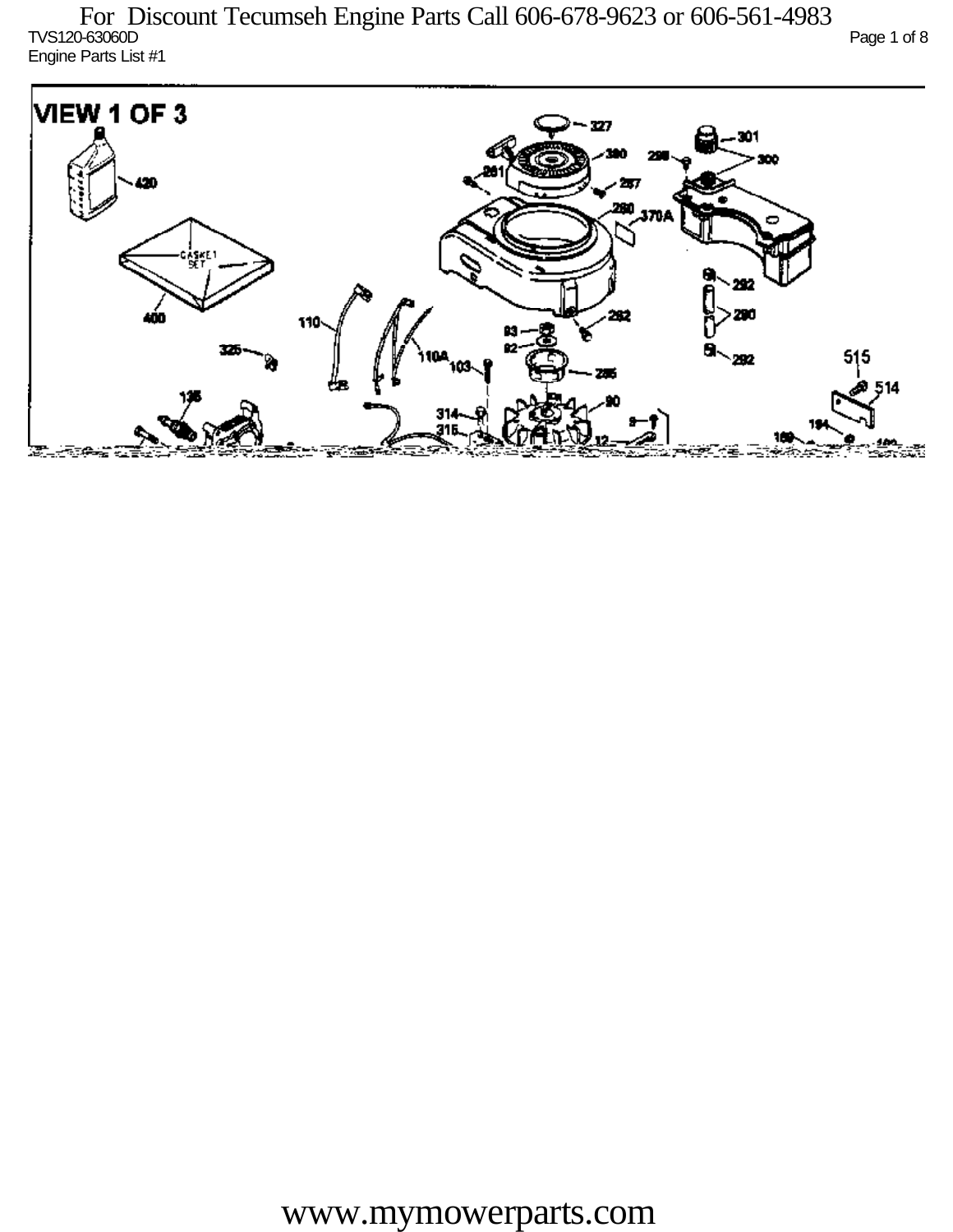| Ref # Part Number | Qty Description                                              |
|-------------------|--------------------------------------------------------------|
| 1 33968B          | Cylinder (Incl. 2 & 20) (2-13/16")                           |
| 2 26727           | Pin, Dowel                                                   |
| 6 33734           | Element, Breather                                            |
| 7 34214A          | Breather Ass'y. (Incl. 6, 8, 9, 12, & 12A)                   |
| 8 33735           | * Gasket, Breather                                           |
| 9 30200           | Screw, 10-24 x 9/16"                                         |
| 12 33886          | Tube, Breather                                               |
| 14 28277          | Washer, Flat                                                 |
| 15 31513          | Rod, Governor                                                |
| 16 31383A         | Lever, Governor                                              |
| 17 31335          | Clamp, Governor lever                                        |
| 18 650548         | Screw, 8-32 x 5/16"                                          |
| 19 31361          | Spring, Extension                                            |
| 20 32600          | Seal, Oil                                                    |
| 30 34563A         | Crankshaft                                                   |
| 40 34535          | Piston, Pin & Ring Set (Std.) (2-13/1 6")                    |
| 40 34536          | Piston, Pin & Ring Set (.010" OS)                            |
| 40 34537          | Piston, Pin & Ring Set (.020" OS)                            |
| 41 33562B         | Piston & Pin Ass'y.(Incl. 43)(Std.)(2 -13/16")               |
| 41 33563B         | Piston & Pin Ass'y. (Incl. 43) (.010" OS)                    |
| 41 33564B         | Piston & Pin Ass'y. (Incl. 43) (.020" OS)                    |
| 42 33567          | Ring Set (Std.) (2-13/16" Bore)                              |
| 42 33568          | Ring Set (.010" OS)                                          |
| 42 33569          | Ring Set (.020" OS)                                          |
| 43 20381          | Ring, Piston pin retaining                                   |
| 45 32875          | Rod Assy., Connecting (Incl. 46)                             |
| 46 32610A         | Bolt, Connecting rod                                         |
| 48 27241          | Lifter, Valve                                                |
| 50 33533          | Camshaft (MCR)                                               |
| 52 29914          | Oil Pump Assy.                                               |
| 55A 33651         | Shaft, P.T.O.                                                |
| 69 35261          | * Gasket, Mounting flange                                    |
| 72 30572          | Plug, Oil drain (Incl. 73)                                   |
| 73 28833          | * Drain Plug Gasket (Not req. W/plastic plug)                |
| 75 26208          | Seal, Oil                                                    |
| 80 30574          | Shaft, Governor                                              |
| 81 30590A         | Washer, Flat                                                 |
| 82 30591          | Gear Assy., Governor (Incl. 81)                              |
| 83 30588A         | Spool, Governor                                              |
| 84 29193          | Ring, Retaining                                              |
| 86 650488         | Screw, 1/4-20 x 1-1/4"                                       |
| 89 611004         | <b>Flywheel Key</b>                                          |
| 90 611044         | <b>Flywheel</b>                                              |
| 92 650815         | Washer, Belleville                                           |
| 93 650816         | Nut, Flywheel                                                |
| 100 34443A        | Solid State Ignition                                         |
| 100 730207        | Magneto-to-Solid State Conv. Kit (Includes solid state       |
|                   | module, solid state flywheel key, and instructions.) (Use as |
|                   | required on external ignition engines only.)                 |
| 101 610118        | Cover, Spark plug (Use as required)                          |
| 103 650814        | Screw, Torx T-15, 10-24 x 1"                                 |
| 110 34961         | <b>Ground Wire</b>                                           |
| 118 730194        | Rope Guide Kit (Use as required)                             |
| 119 33554A        | * Gasket, Head                                               |
| 120 34342         | Head, Cylinder                                               |
| 125 29314B        | Intake Valve (Std.) (Incl. 151) (Conventional Ports)         |
| 125 29315C        | Intake Valve (1/32" OS) (Incl. 151) (Conventional Ports)     |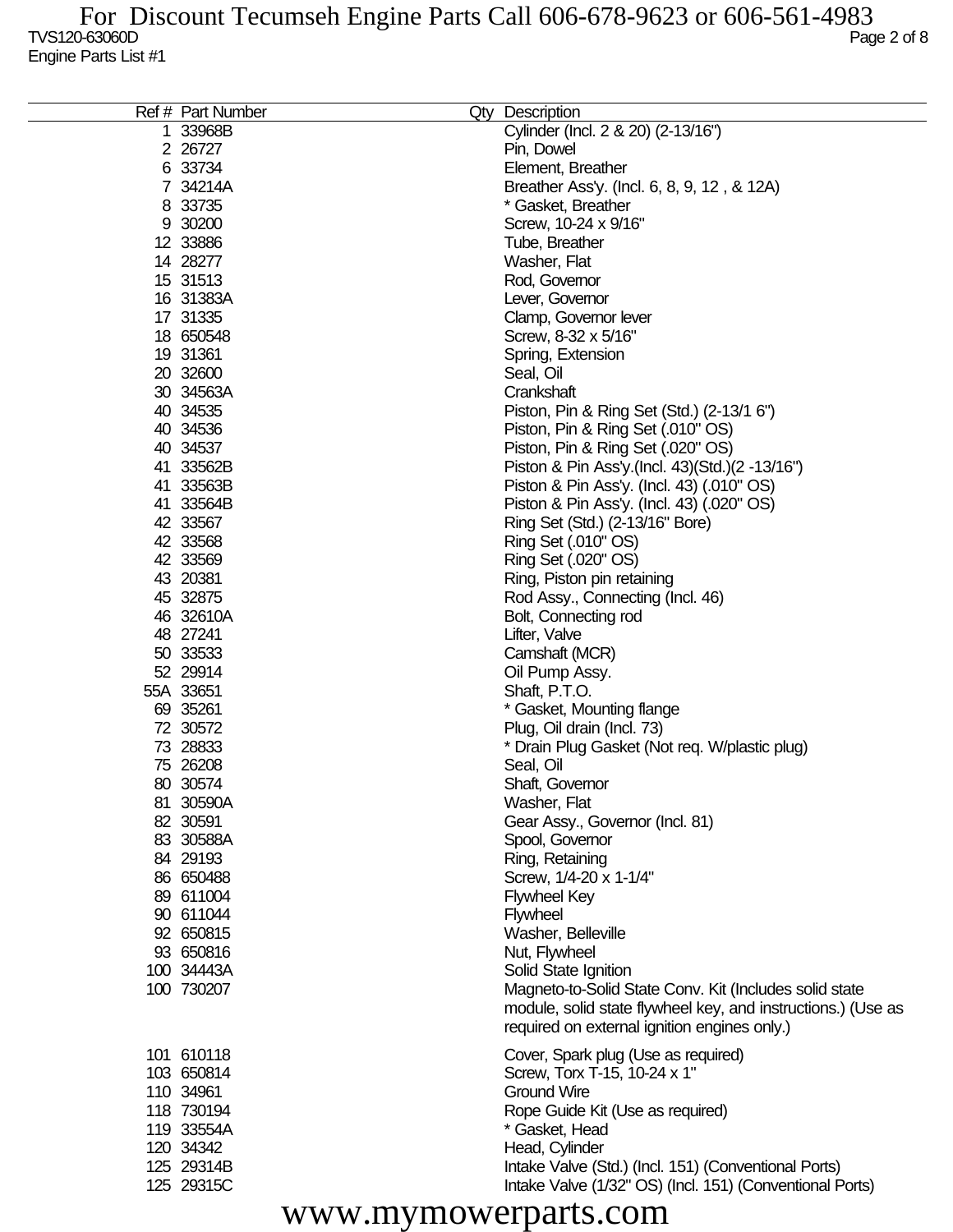| Exhaust Valve (Std.) (Incl. 151) (Inverted Ports)<br>125 29313C<br>126 29313C<br>Exhaust Valve (Std.) (Incl. 151) (Conventional Ports)<br>Exhaust Valve (1/32" OS) (Incl. 151) (Conventional Ports)<br>126 29315C<br>126 34776<br>Exhaust Valve (Std.) (Incl. 151) (Conventional Ports)<br>126 32644A<br>Intake Valve (Incl. 151) (Inverted Po rts)<br>130 6021A<br>Screw, 5/16-18 x 1-1/2" (Use as requi red)<br>Screw, 5/16-18 x 2-1/2" (Use as requi red)<br>130 650697A<br>135 35395<br>Resistor Spark Plug (RJ19LM)<br>150 31672<br>Spring, Valve<br>151 31673<br>Cap, Lower valve spring<br>169 27234A<br>Gasket, Valve spring box cover<br>172 32755<br>Cover, Valve spring box<br>174 650128<br>Screw, 10-24 x 1/2"<br>178 29752<br>Nut & Lockwasher, 1/4-28<br>182 6201<br>Screw, 1/4-28 x 7/8"<br>184 26756<br>* Gasket, Carburetor<br>186 34337<br>Link, Governor spring<br>190 35831<br>Lever, Brake<br>191 35041A<br>Bracket Assy., S.E. Brake (Incl. 195)<br>192 34966<br>Link, Control<br>193 34965<br>Spring, Extension<br>194 32309<br>Ring, Retaining<br>195 610973<br><b>Terminal Assy.</b><br>196 35035<br>Switch Assy.<br>200 33131A<br>Control Bracket (Incl. 202 thru 206)<br>202 33802<br>Spring, Compression<br>203 31342<br>Spring, Compression<br>204 650549<br>Screw, 5-40 x 7/16"<br>205 650777<br>Screw, 6-32 x 21/32"<br>206 610973<br>Terminal (Use as required)<br>207 34336<br>Link, Throttle<br>209 30200<br>Screw, 10-24 x 9/16"<br>210 27793<br>Clip, Conduit<br>211 28942<br>Screw, 10-32 x 3/8"<br>223 650451<br>Screw, 1/4-20 x 1"<br>224 34690A<br>* Gasket, Intake pipe<br>238 650806<br>Screw, 10-32 x 5/8"<br>239 34338<br>* Gasket, Air cleaner<br>240 34858<br>Body, Air cleaner<br>246E 35435<br>Filter, Pre-air (Use as required)<br>246 34340<br>Element, Air cleaner<br>250 34341A<br>Cover, Air cleaner<br>261 30200<br>Screw, 10-24 x 9/16"<br>262 650831<br>Screw, 1/4-20 x 15/32"<br>277 650795<br>Screw, 1/4-20 x 2-1/4" (Use as requir ed)<br>Screw, 1/4-20 x 2-3/8" (Use as requir ed)<br>277 650774<br>277 792005<br>Screw, 1/4-20 x 2-1/2" (Use as requir ed)<br>285 35000<br>Hub, Starter<br>286 34999<br>Screen, Starter cup<br>290 34357<br>Fuel Line (Epichlorohydrin 6-3/4")(17 cm)<br>290 29774<br>Fuel Line(Braided 8-1/4")(21 cm)(Use as req.)<br>290 30705<br>Fuel Line (Braided 16")(40 cm)(Use as req.)<br>Fuel Line (Braided 32")(81 cm)(Use as req.)<br>290 30962<br>292 26460<br>Clamp, Fuel line<br>300 32170A<br>Fuel Tank (Incl. 292 & 301)<br>301 33032<br>Fuel Cap (Use as required)<br>Oil Fill Tube<br>305 34264<br>306 34265<br>Gasket, Oil fill tube<br>www.mymowerparts.com | Ref # Part Number | Qty Description |
|----------------------------------------------------------------------------------------------------------------------------------------------------------------------------------------------------------------------------------------------------------------------------------------------------------------------------------------------------------------------------------------------------------------------------------------------------------------------------------------------------------------------------------------------------------------------------------------------------------------------------------------------------------------------------------------------------------------------------------------------------------------------------------------------------------------------------------------------------------------------------------------------------------------------------------------------------------------------------------------------------------------------------------------------------------------------------------------------------------------------------------------------------------------------------------------------------------------------------------------------------------------------------------------------------------------------------------------------------------------------------------------------------------------------------------------------------------------------------------------------------------------------------------------------------------------------------------------------------------------------------------------------------------------------------------------------------------------------------------------------------------------------------------------------------------------------------------------------------------------------------------------------------------------------------------------------------------------------------------------------------------------------------------------------------------------------------------------------------------------------------------------------------------------------------------------------------------------------------------------------------------------------------------------------------------------------------------------------------------------------------------------------------------------------------------------------------------------------------------------------------------------------------------------------------------------------------------------------------------------------------------------------------------------|-------------------|-----------------|
|                                                                                                                                                                                                                                                                                                                                                                                                                                                                                                                                                                                                                                                                                                                                                                                                                                                                                                                                                                                                                                                                                                                                                                                                                                                                                                                                                                                                                                                                                                                                                                                                                                                                                                                                                                                                                                                                                                                                                                                                                                                                                                                                                                                                                                                                                                                                                                                                                                                                                                                                                                                                                                                                |                   |                 |
|                                                                                                                                                                                                                                                                                                                                                                                                                                                                                                                                                                                                                                                                                                                                                                                                                                                                                                                                                                                                                                                                                                                                                                                                                                                                                                                                                                                                                                                                                                                                                                                                                                                                                                                                                                                                                                                                                                                                                                                                                                                                                                                                                                                                                                                                                                                                                                                                                                                                                                                                                                                                                                                                |                   |                 |
|                                                                                                                                                                                                                                                                                                                                                                                                                                                                                                                                                                                                                                                                                                                                                                                                                                                                                                                                                                                                                                                                                                                                                                                                                                                                                                                                                                                                                                                                                                                                                                                                                                                                                                                                                                                                                                                                                                                                                                                                                                                                                                                                                                                                                                                                                                                                                                                                                                                                                                                                                                                                                                                                |                   |                 |
|                                                                                                                                                                                                                                                                                                                                                                                                                                                                                                                                                                                                                                                                                                                                                                                                                                                                                                                                                                                                                                                                                                                                                                                                                                                                                                                                                                                                                                                                                                                                                                                                                                                                                                                                                                                                                                                                                                                                                                                                                                                                                                                                                                                                                                                                                                                                                                                                                                                                                                                                                                                                                                                                |                   |                 |
|                                                                                                                                                                                                                                                                                                                                                                                                                                                                                                                                                                                                                                                                                                                                                                                                                                                                                                                                                                                                                                                                                                                                                                                                                                                                                                                                                                                                                                                                                                                                                                                                                                                                                                                                                                                                                                                                                                                                                                                                                                                                                                                                                                                                                                                                                                                                                                                                                                                                                                                                                                                                                                                                |                   |                 |
|                                                                                                                                                                                                                                                                                                                                                                                                                                                                                                                                                                                                                                                                                                                                                                                                                                                                                                                                                                                                                                                                                                                                                                                                                                                                                                                                                                                                                                                                                                                                                                                                                                                                                                                                                                                                                                                                                                                                                                                                                                                                                                                                                                                                                                                                                                                                                                                                                                                                                                                                                                                                                                                                |                   |                 |
|                                                                                                                                                                                                                                                                                                                                                                                                                                                                                                                                                                                                                                                                                                                                                                                                                                                                                                                                                                                                                                                                                                                                                                                                                                                                                                                                                                                                                                                                                                                                                                                                                                                                                                                                                                                                                                                                                                                                                                                                                                                                                                                                                                                                                                                                                                                                                                                                                                                                                                                                                                                                                                                                |                   |                 |
|                                                                                                                                                                                                                                                                                                                                                                                                                                                                                                                                                                                                                                                                                                                                                                                                                                                                                                                                                                                                                                                                                                                                                                                                                                                                                                                                                                                                                                                                                                                                                                                                                                                                                                                                                                                                                                                                                                                                                                                                                                                                                                                                                                                                                                                                                                                                                                                                                                                                                                                                                                                                                                                                |                   |                 |
|                                                                                                                                                                                                                                                                                                                                                                                                                                                                                                                                                                                                                                                                                                                                                                                                                                                                                                                                                                                                                                                                                                                                                                                                                                                                                                                                                                                                                                                                                                                                                                                                                                                                                                                                                                                                                                                                                                                                                                                                                                                                                                                                                                                                                                                                                                                                                                                                                                                                                                                                                                                                                                                                |                   |                 |
|                                                                                                                                                                                                                                                                                                                                                                                                                                                                                                                                                                                                                                                                                                                                                                                                                                                                                                                                                                                                                                                                                                                                                                                                                                                                                                                                                                                                                                                                                                                                                                                                                                                                                                                                                                                                                                                                                                                                                                                                                                                                                                                                                                                                                                                                                                                                                                                                                                                                                                                                                                                                                                                                |                   |                 |
|                                                                                                                                                                                                                                                                                                                                                                                                                                                                                                                                                                                                                                                                                                                                                                                                                                                                                                                                                                                                                                                                                                                                                                                                                                                                                                                                                                                                                                                                                                                                                                                                                                                                                                                                                                                                                                                                                                                                                                                                                                                                                                                                                                                                                                                                                                                                                                                                                                                                                                                                                                                                                                                                |                   |                 |
|                                                                                                                                                                                                                                                                                                                                                                                                                                                                                                                                                                                                                                                                                                                                                                                                                                                                                                                                                                                                                                                                                                                                                                                                                                                                                                                                                                                                                                                                                                                                                                                                                                                                                                                                                                                                                                                                                                                                                                                                                                                                                                                                                                                                                                                                                                                                                                                                                                                                                                                                                                                                                                                                |                   |                 |
|                                                                                                                                                                                                                                                                                                                                                                                                                                                                                                                                                                                                                                                                                                                                                                                                                                                                                                                                                                                                                                                                                                                                                                                                                                                                                                                                                                                                                                                                                                                                                                                                                                                                                                                                                                                                                                                                                                                                                                                                                                                                                                                                                                                                                                                                                                                                                                                                                                                                                                                                                                                                                                                                |                   |                 |
|                                                                                                                                                                                                                                                                                                                                                                                                                                                                                                                                                                                                                                                                                                                                                                                                                                                                                                                                                                                                                                                                                                                                                                                                                                                                                                                                                                                                                                                                                                                                                                                                                                                                                                                                                                                                                                                                                                                                                                                                                                                                                                                                                                                                                                                                                                                                                                                                                                                                                                                                                                                                                                                                |                   |                 |
|                                                                                                                                                                                                                                                                                                                                                                                                                                                                                                                                                                                                                                                                                                                                                                                                                                                                                                                                                                                                                                                                                                                                                                                                                                                                                                                                                                                                                                                                                                                                                                                                                                                                                                                                                                                                                                                                                                                                                                                                                                                                                                                                                                                                                                                                                                                                                                                                                                                                                                                                                                                                                                                                |                   |                 |
|                                                                                                                                                                                                                                                                                                                                                                                                                                                                                                                                                                                                                                                                                                                                                                                                                                                                                                                                                                                                                                                                                                                                                                                                                                                                                                                                                                                                                                                                                                                                                                                                                                                                                                                                                                                                                                                                                                                                                                                                                                                                                                                                                                                                                                                                                                                                                                                                                                                                                                                                                                                                                                                                |                   |                 |
|                                                                                                                                                                                                                                                                                                                                                                                                                                                                                                                                                                                                                                                                                                                                                                                                                                                                                                                                                                                                                                                                                                                                                                                                                                                                                                                                                                                                                                                                                                                                                                                                                                                                                                                                                                                                                                                                                                                                                                                                                                                                                                                                                                                                                                                                                                                                                                                                                                                                                                                                                                                                                                                                |                   |                 |
|                                                                                                                                                                                                                                                                                                                                                                                                                                                                                                                                                                                                                                                                                                                                                                                                                                                                                                                                                                                                                                                                                                                                                                                                                                                                                                                                                                                                                                                                                                                                                                                                                                                                                                                                                                                                                                                                                                                                                                                                                                                                                                                                                                                                                                                                                                                                                                                                                                                                                                                                                                                                                                                                |                   |                 |
|                                                                                                                                                                                                                                                                                                                                                                                                                                                                                                                                                                                                                                                                                                                                                                                                                                                                                                                                                                                                                                                                                                                                                                                                                                                                                                                                                                                                                                                                                                                                                                                                                                                                                                                                                                                                                                                                                                                                                                                                                                                                                                                                                                                                                                                                                                                                                                                                                                                                                                                                                                                                                                                                |                   |                 |
|                                                                                                                                                                                                                                                                                                                                                                                                                                                                                                                                                                                                                                                                                                                                                                                                                                                                                                                                                                                                                                                                                                                                                                                                                                                                                                                                                                                                                                                                                                                                                                                                                                                                                                                                                                                                                                                                                                                                                                                                                                                                                                                                                                                                                                                                                                                                                                                                                                                                                                                                                                                                                                                                |                   |                 |
|                                                                                                                                                                                                                                                                                                                                                                                                                                                                                                                                                                                                                                                                                                                                                                                                                                                                                                                                                                                                                                                                                                                                                                                                                                                                                                                                                                                                                                                                                                                                                                                                                                                                                                                                                                                                                                                                                                                                                                                                                                                                                                                                                                                                                                                                                                                                                                                                                                                                                                                                                                                                                                                                |                   |                 |
|                                                                                                                                                                                                                                                                                                                                                                                                                                                                                                                                                                                                                                                                                                                                                                                                                                                                                                                                                                                                                                                                                                                                                                                                                                                                                                                                                                                                                                                                                                                                                                                                                                                                                                                                                                                                                                                                                                                                                                                                                                                                                                                                                                                                                                                                                                                                                                                                                                                                                                                                                                                                                                                                |                   |                 |
|                                                                                                                                                                                                                                                                                                                                                                                                                                                                                                                                                                                                                                                                                                                                                                                                                                                                                                                                                                                                                                                                                                                                                                                                                                                                                                                                                                                                                                                                                                                                                                                                                                                                                                                                                                                                                                                                                                                                                                                                                                                                                                                                                                                                                                                                                                                                                                                                                                                                                                                                                                                                                                                                |                   |                 |
|                                                                                                                                                                                                                                                                                                                                                                                                                                                                                                                                                                                                                                                                                                                                                                                                                                                                                                                                                                                                                                                                                                                                                                                                                                                                                                                                                                                                                                                                                                                                                                                                                                                                                                                                                                                                                                                                                                                                                                                                                                                                                                                                                                                                                                                                                                                                                                                                                                                                                                                                                                                                                                                                |                   |                 |
|                                                                                                                                                                                                                                                                                                                                                                                                                                                                                                                                                                                                                                                                                                                                                                                                                                                                                                                                                                                                                                                                                                                                                                                                                                                                                                                                                                                                                                                                                                                                                                                                                                                                                                                                                                                                                                                                                                                                                                                                                                                                                                                                                                                                                                                                                                                                                                                                                                                                                                                                                                                                                                                                |                   |                 |
|                                                                                                                                                                                                                                                                                                                                                                                                                                                                                                                                                                                                                                                                                                                                                                                                                                                                                                                                                                                                                                                                                                                                                                                                                                                                                                                                                                                                                                                                                                                                                                                                                                                                                                                                                                                                                                                                                                                                                                                                                                                                                                                                                                                                                                                                                                                                                                                                                                                                                                                                                                                                                                                                |                   |                 |
|                                                                                                                                                                                                                                                                                                                                                                                                                                                                                                                                                                                                                                                                                                                                                                                                                                                                                                                                                                                                                                                                                                                                                                                                                                                                                                                                                                                                                                                                                                                                                                                                                                                                                                                                                                                                                                                                                                                                                                                                                                                                                                                                                                                                                                                                                                                                                                                                                                                                                                                                                                                                                                                                |                   |                 |
|                                                                                                                                                                                                                                                                                                                                                                                                                                                                                                                                                                                                                                                                                                                                                                                                                                                                                                                                                                                                                                                                                                                                                                                                                                                                                                                                                                                                                                                                                                                                                                                                                                                                                                                                                                                                                                                                                                                                                                                                                                                                                                                                                                                                                                                                                                                                                                                                                                                                                                                                                                                                                                                                |                   |                 |
|                                                                                                                                                                                                                                                                                                                                                                                                                                                                                                                                                                                                                                                                                                                                                                                                                                                                                                                                                                                                                                                                                                                                                                                                                                                                                                                                                                                                                                                                                                                                                                                                                                                                                                                                                                                                                                                                                                                                                                                                                                                                                                                                                                                                                                                                                                                                                                                                                                                                                                                                                                                                                                                                |                   |                 |
|                                                                                                                                                                                                                                                                                                                                                                                                                                                                                                                                                                                                                                                                                                                                                                                                                                                                                                                                                                                                                                                                                                                                                                                                                                                                                                                                                                                                                                                                                                                                                                                                                                                                                                                                                                                                                                                                                                                                                                                                                                                                                                                                                                                                                                                                                                                                                                                                                                                                                                                                                                                                                                                                |                   |                 |
|                                                                                                                                                                                                                                                                                                                                                                                                                                                                                                                                                                                                                                                                                                                                                                                                                                                                                                                                                                                                                                                                                                                                                                                                                                                                                                                                                                                                                                                                                                                                                                                                                                                                                                                                                                                                                                                                                                                                                                                                                                                                                                                                                                                                                                                                                                                                                                                                                                                                                                                                                                                                                                                                |                   |                 |
|                                                                                                                                                                                                                                                                                                                                                                                                                                                                                                                                                                                                                                                                                                                                                                                                                                                                                                                                                                                                                                                                                                                                                                                                                                                                                                                                                                                                                                                                                                                                                                                                                                                                                                                                                                                                                                                                                                                                                                                                                                                                                                                                                                                                                                                                                                                                                                                                                                                                                                                                                                                                                                                                |                   |                 |
|                                                                                                                                                                                                                                                                                                                                                                                                                                                                                                                                                                                                                                                                                                                                                                                                                                                                                                                                                                                                                                                                                                                                                                                                                                                                                                                                                                                                                                                                                                                                                                                                                                                                                                                                                                                                                                                                                                                                                                                                                                                                                                                                                                                                                                                                                                                                                                                                                                                                                                                                                                                                                                                                |                   |                 |
|                                                                                                                                                                                                                                                                                                                                                                                                                                                                                                                                                                                                                                                                                                                                                                                                                                                                                                                                                                                                                                                                                                                                                                                                                                                                                                                                                                                                                                                                                                                                                                                                                                                                                                                                                                                                                                                                                                                                                                                                                                                                                                                                                                                                                                                                                                                                                                                                                                                                                                                                                                                                                                                                |                   |                 |
|                                                                                                                                                                                                                                                                                                                                                                                                                                                                                                                                                                                                                                                                                                                                                                                                                                                                                                                                                                                                                                                                                                                                                                                                                                                                                                                                                                                                                                                                                                                                                                                                                                                                                                                                                                                                                                                                                                                                                                                                                                                                                                                                                                                                                                                                                                                                                                                                                                                                                                                                                                                                                                                                |                   |                 |
|                                                                                                                                                                                                                                                                                                                                                                                                                                                                                                                                                                                                                                                                                                                                                                                                                                                                                                                                                                                                                                                                                                                                                                                                                                                                                                                                                                                                                                                                                                                                                                                                                                                                                                                                                                                                                                                                                                                                                                                                                                                                                                                                                                                                                                                                                                                                                                                                                                                                                                                                                                                                                                                                |                   |                 |
|                                                                                                                                                                                                                                                                                                                                                                                                                                                                                                                                                                                                                                                                                                                                                                                                                                                                                                                                                                                                                                                                                                                                                                                                                                                                                                                                                                                                                                                                                                                                                                                                                                                                                                                                                                                                                                                                                                                                                                                                                                                                                                                                                                                                                                                                                                                                                                                                                                                                                                                                                                                                                                                                |                   |                 |
|                                                                                                                                                                                                                                                                                                                                                                                                                                                                                                                                                                                                                                                                                                                                                                                                                                                                                                                                                                                                                                                                                                                                                                                                                                                                                                                                                                                                                                                                                                                                                                                                                                                                                                                                                                                                                                                                                                                                                                                                                                                                                                                                                                                                                                                                                                                                                                                                                                                                                                                                                                                                                                                                |                   |                 |
|                                                                                                                                                                                                                                                                                                                                                                                                                                                                                                                                                                                                                                                                                                                                                                                                                                                                                                                                                                                                                                                                                                                                                                                                                                                                                                                                                                                                                                                                                                                                                                                                                                                                                                                                                                                                                                                                                                                                                                                                                                                                                                                                                                                                                                                                                                                                                                                                                                                                                                                                                                                                                                                                |                   |                 |
|                                                                                                                                                                                                                                                                                                                                                                                                                                                                                                                                                                                                                                                                                                                                                                                                                                                                                                                                                                                                                                                                                                                                                                                                                                                                                                                                                                                                                                                                                                                                                                                                                                                                                                                                                                                                                                                                                                                                                                                                                                                                                                                                                                                                                                                                                                                                                                                                                                                                                                                                                                                                                                                                |                   |                 |
|                                                                                                                                                                                                                                                                                                                                                                                                                                                                                                                                                                                                                                                                                                                                                                                                                                                                                                                                                                                                                                                                                                                                                                                                                                                                                                                                                                                                                                                                                                                                                                                                                                                                                                                                                                                                                                                                                                                                                                                                                                                                                                                                                                                                                                                                                                                                                                                                                                                                                                                                                                                                                                                                |                   |                 |
|                                                                                                                                                                                                                                                                                                                                                                                                                                                                                                                                                                                                                                                                                                                                                                                                                                                                                                                                                                                                                                                                                                                                                                                                                                                                                                                                                                                                                                                                                                                                                                                                                                                                                                                                                                                                                                                                                                                                                                                                                                                                                                                                                                                                                                                                                                                                                                                                                                                                                                                                                                                                                                                                |                   |                 |
|                                                                                                                                                                                                                                                                                                                                                                                                                                                                                                                                                                                                                                                                                                                                                                                                                                                                                                                                                                                                                                                                                                                                                                                                                                                                                                                                                                                                                                                                                                                                                                                                                                                                                                                                                                                                                                                                                                                                                                                                                                                                                                                                                                                                                                                                                                                                                                                                                                                                                                                                                                                                                                                                |                   |                 |
|                                                                                                                                                                                                                                                                                                                                                                                                                                                                                                                                                                                                                                                                                                                                                                                                                                                                                                                                                                                                                                                                                                                                                                                                                                                                                                                                                                                                                                                                                                                                                                                                                                                                                                                                                                                                                                                                                                                                                                                                                                                                                                                                                                                                                                                                                                                                                                                                                                                                                                                                                                                                                                                                |                   |                 |
|                                                                                                                                                                                                                                                                                                                                                                                                                                                                                                                                                                                                                                                                                                                                                                                                                                                                                                                                                                                                                                                                                                                                                                                                                                                                                                                                                                                                                                                                                                                                                                                                                                                                                                                                                                                                                                                                                                                                                                                                                                                                                                                                                                                                                                                                                                                                                                                                                                                                                                                                                                                                                                                                |                   |                 |
|                                                                                                                                                                                                                                                                                                                                                                                                                                                                                                                                                                                                                                                                                                                                                                                                                                                                                                                                                                                                                                                                                                                                                                                                                                                                                                                                                                                                                                                                                                                                                                                                                                                                                                                                                                                                                                                                                                                                                                                                                                                                                                                                                                                                                                                                                                                                                                                                                                                                                                                                                                                                                                                                |                   |                 |
|                                                                                                                                                                                                                                                                                                                                                                                                                                                                                                                                                                                                                                                                                                                                                                                                                                                                                                                                                                                                                                                                                                                                                                                                                                                                                                                                                                                                                                                                                                                                                                                                                                                                                                                                                                                                                                                                                                                                                                                                                                                                                                                                                                                                                                                                                                                                                                                                                                                                                                                                                                                                                                                                |                   |                 |
|                                                                                                                                                                                                                                                                                                                                                                                                                                                                                                                                                                                                                                                                                                                                                                                                                                                                                                                                                                                                                                                                                                                                                                                                                                                                                                                                                                                                                                                                                                                                                                                                                                                                                                                                                                                                                                                                                                                                                                                                                                                                                                                                                                                                                                                                                                                                                                                                                                                                                                                                                                                                                                                                |                   |                 |
|                                                                                                                                                                                                                                                                                                                                                                                                                                                                                                                                                                                                                                                                                                                                                                                                                                                                                                                                                                                                                                                                                                                                                                                                                                                                                                                                                                                                                                                                                                                                                                                                                                                                                                                                                                                                                                                                                                                                                                                                                                                                                                                                                                                                                                                                                                                                                                                                                                                                                                                                                                                                                                                                |                   |                 |
|                                                                                                                                                                                                                                                                                                                                                                                                                                                                                                                                                                                                                                                                                                                                                                                                                                                                                                                                                                                                                                                                                                                                                                                                                                                                                                                                                                                                                                                                                                                                                                                                                                                                                                                                                                                                                                                                                                                                                                                                                                                                                                                                                                                                                                                                                                                                                                                                                                                                                                                                                                                                                                                                |                   |                 |
|                                                                                                                                                                                                                                                                                                                                                                                                                                                                                                                                                                                                                                                                                                                                                                                                                                                                                                                                                                                                                                                                                                                                                                                                                                                                                                                                                                                                                                                                                                                                                                                                                                                                                                                                                                                                                                                                                                                                                                                                                                                                                                                                                                                                                                                                                                                                                                                                                                                                                                                                                                                                                                                                |                   |                 |
|                                                                                                                                                                                                                                                                                                                                                                                                                                                                                                                                                                                                                                                                                                                                                                                                                                                                                                                                                                                                                                                                                                                                                                                                                                                                                                                                                                                                                                                                                                                                                                                                                                                                                                                                                                                                                                                                                                                                                                                                                                                                                                                                                                                                                                                                                                                                                                                                                                                                                                                                                                                                                                                                |                   |                 |
|                                                                                                                                                                                                                                                                                                                                                                                                                                                                                                                                                                                                                                                                                                                                                                                                                                                                                                                                                                                                                                                                                                                                                                                                                                                                                                                                                                                                                                                                                                                                                                                                                                                                                                                                                                                                                                                                                                                                                                                                                                                                                                                                                                                                                                                                                                                                                                                                                                                                                                                                                                                                                                                                |                   |                 |
|                                                                                                                                                                                                                                                                                                                                                                                                                                                                                                                                                                                                                                                                                                                                                                                                                                                                                                                                                                                                                                                                                                                                                                                                                                                                                                                                                                                                                                                                                                                                                                                                                                                                                                                                                                                                                                                                                                                                                                                                                                                                                                                                                                                                                                                                                                                                                                                                                                                                                                                                                                                                                                                                |                   |                 |
|                                                                                                                                                                                                                                                                                                                                                                                                                                                                                                                                                                                                                                                                                                                                                                                                                                                                                                                                                                                                                                                                                                                                                                                                                                                                                                                                                                                                                                                                                                                                                                                                                                                                                                                                                                                                                                                                                                                                                                                                                                                                                                                                                                                                                                                                                                                                                                                                                                                                                                                                                                                                                                                                |                   |                 |
|                                                                                                                                                                                                                                                                                                                                                                                                                                                                                                                                                                                                                                                                                                                                                                                                                                                                                                                                                                                                                                                                                                                                                                                                                                                                                                                                                                                                                                                                                                                                                                                                                                                                                                                                                                                                                                                                                                                                                                                                                                                                                                                                                                                                                                                                                                                                                                                                                                                                                                                                                                                                                                                                |                   |                 |
|                                                                                                                                                                                                                                                                                                                                                                                                                                                                                                                                                                                                                                                                                                                                                                                                                                                                                                                                                                                                                                                                                                                                                                                                                                                                                                                                                                                                                                                                                                                                                                                                                                                                                                                                                                                                                                                                                                                                                                                                                                                                                                                                                                                                                                                                                                                                                                                                                                                                                                                                                                                                                                                                |                   |                 |
|                                                                                                                                                                                                                                                                                                                                                                                                                                                                                                                                                                                                                                                                                                                                                                                                                                                                                                                                                                                                                                                                                                                                                                                                                                                                                                                                                                                                                                                                                                                                                                                                                                                                                                                                                                                                                                                                                                                                                                                                                                                                                                                                                                                                                                                                                                                                                                                                                                                                                                                                                                                                                                                                |                   |                 |
|                                                                                                                                                                                                                                                                                                                                                                                                                                                                                                                                                                                                                                                                                                                                                                                                                                                                                                                                                                                                                                                                                                                                                                                                                                                                                                                                                                                                                                                                                                                                                                                                                                                                                                                                                                                                                                                                                                                                                                                                                                                                                                                                                                                                                                                                                                                                                                                                                                                                                                                                                                                                                                                                |                   |                 |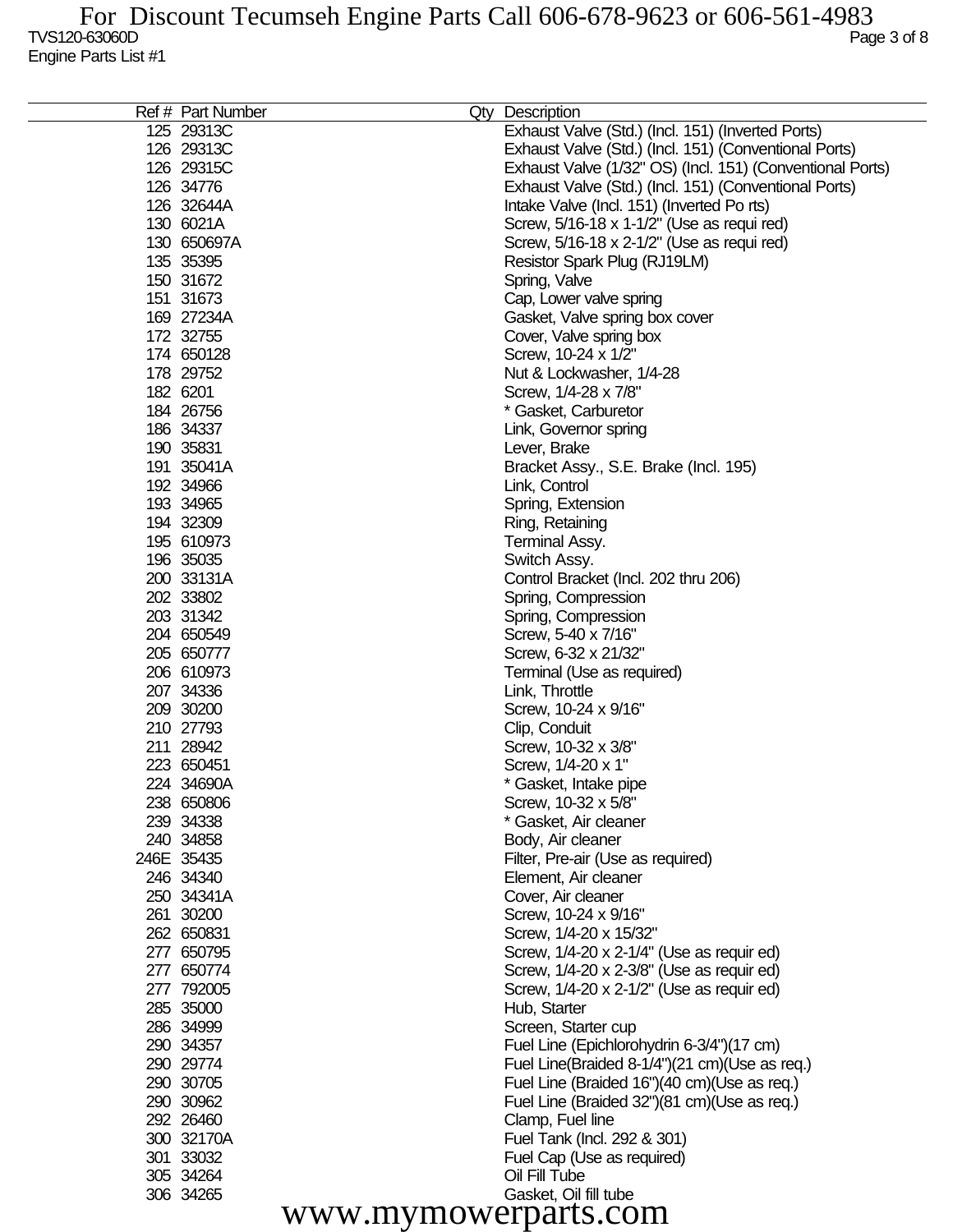| Ref # Part Number                                                                                                                                                                                        | Qty Description                                                                                                                                                                                                                                                                                                                                                                                                                                                     |
|----------------------------------------------------------------------------------------------------------------------------------------------------------------------------------------------------------|---------------------------------------------------------------------------------------------------------------------------------------------------------------------------------------------------------------------------------------------------------------------------------------------------------------------------------------------------------------------------------------------------------------------------------------------------------------------|
| 306 34282                                                                                                                                                                                                | "O" Ring (This "O" ring is required with metal fill tube only<br>when replacement mounting flange with .777 dia. oil fill hole<br>has been used.)                                                                                                                                                                                                                                                                                                                   |
| 307 33590<br>309 650562<br>310 34267<br>313 34080<br>314 650767<br>315 34990<br>325A 35249<br>330 34970<br>330 34978<br>370H 34387<br>370J 34870<br>370A 34346<br>379 631021<br>380 632078A              | "O" Ring<br>Screw, 10-32 x 1/2"<br>Oil Dipstick (Incl. 150)<br>Spacer, Flywheel key<br>Screw, 8-36 x 27/64"<br>Coil Assy., Alternator<br>Clip, Spring<br><b>Wire Harness</b><br>Wire & terminal Assy.<br>Decal, Instruction (Optional)<br>Decal, Instruction (Optional)<br>Decal, Instruction<br>Inlet Needle, Seat & Clip Assy.<br>Carburetor (Incl. 184) (Refer to Division 5, Section A, page<br>A2-10 or Fiche 8A, Grid E-13 for breakdown)                     |
| 390 590420A                                                                                                                                                                                              | Rewind Starter (Refer to Division 5, Section C, page 25 or<br>Fiche 8A, Grid G-4 for breakdown)                                                                                                                                                                                                                                                                                                                                                                     |
| 400 33740D<br>420 730225<br>425 730571<br>426 32203<br>427 32204<br>436 611006<br>437 30551<br>438 610947<br>439 610955<br>440 30992<br>442 610385<br>443 610408<br>444 29181<br>445 610593<br>446 33356 | * Gasket Set (Incl. items marked *)<br>SAE 30, 4-Cycle Engine Oil (Quart)<br>Starter Muff Kit (Incl.370J,426,427)(Opt.)<br>Starter Air Cleaner (Optional)<br>Starter Air Cleaner Bracket (Optional)<br>Stator Plate Ass'y.(Incl.377,378,437, 442-448)<br>Spring, Breaker box cover<br>Cover, Dust<br>Gasket, Stator cover<br>Cam, Breaker<br>Washer<br>Nut, 8-32<br>Breaker Fastening Screw & Washer<br><b>Condenser Fastening Screw</b><br><b>Terminal, Ground</b> |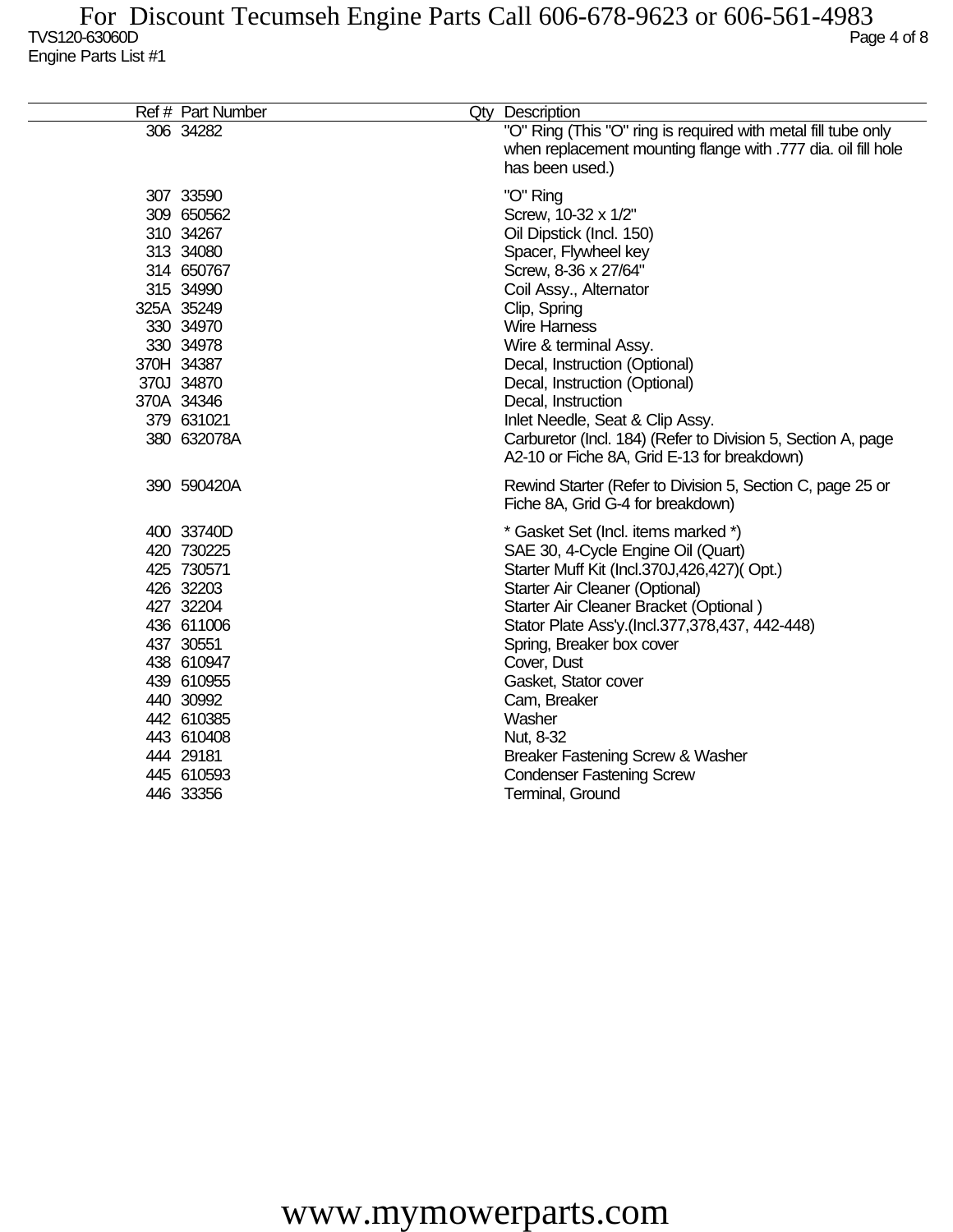TVS120-63060D Page 5 of 8 Engine Parts List #2